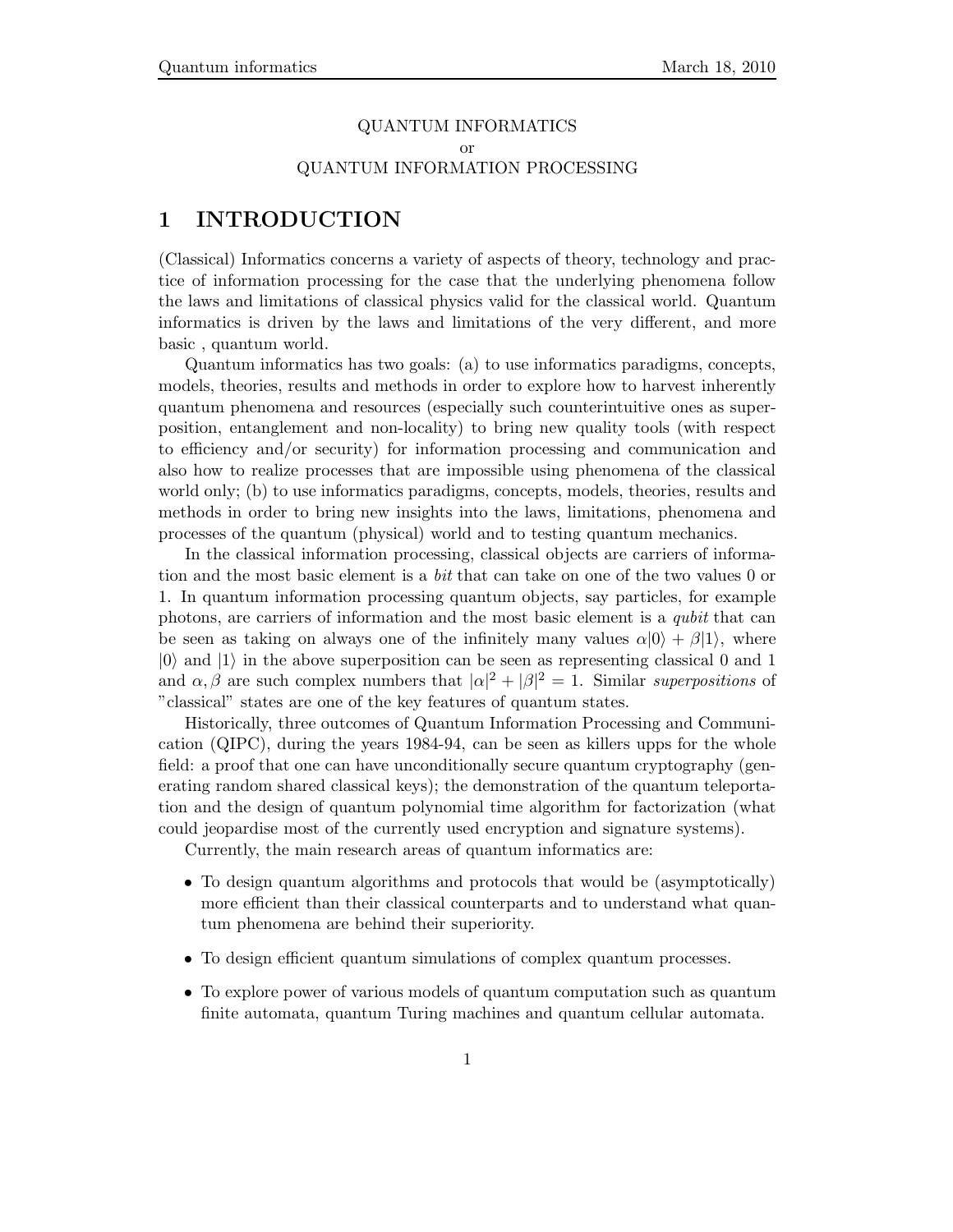- To develop quantum computational and communication complexity; to explore main quantum complexity classes, their mutual relations and relations to the classical complexity classes.
- To explore various non-traditional models of quantum computation such as: one-way quantum computation, measurement based quantum computation, adiabatic computation and topological quantum computation.
- To explore whether and how we can build powerful quantum processors.
- To discover various sets of quantum primitives that could be used to build a quantum computer.
- To discover new methods to design quantum algorithms and new methods to analyse them and to show lower bounds for various algorithmic problems.
- To explore which quantum processes can be efficiently simulated on classical computers.
- To develop and explore tools, such as quantum error correcting codes, that could be used to efficiently fight *decoherence* - a destructive impact of the environment - the main, often exponentially fast growing, obstacle of the powerful quantum information processing and transmission.
- To develop the quantum information theory including the theory of quantum channels and their capacities.
- To develop a theoretical basis for formal specification of quantum programming and reasoning languages and for design, verification and analysis of quantum programs.

Some of the main outcomes in QIPC

- An understanding has developed that it could pay off, in a dramatic fashion, to have powerful quantum processors to simulate quantum phenomena and to solve important classical computational and communication problems.
- A proof that the so-called Hidden Subgroup Problems for Abelian groups could be solved in polynomial time on quantum computers. As a consequence there are fast quantum algorithms to factorize integers and to break many currently used encryption and digital signature systems.
- A proof that for some important cryptographic tasks there are unconditionally secure quantum protocols (security of which is based on the laws of nature) and for some other cryptographic primitives (bit commitment) no unconditionally secure quantum protocols can exist.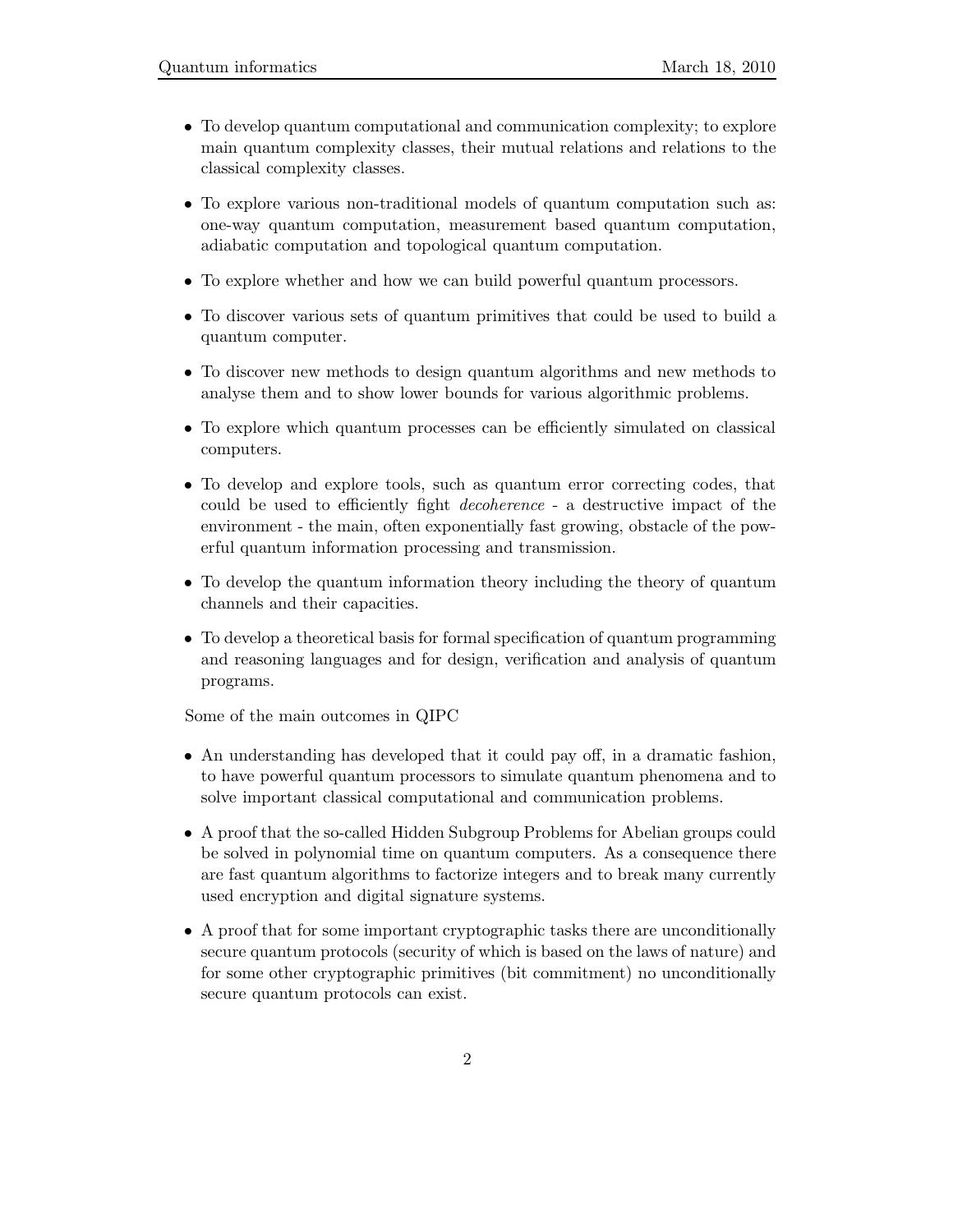- Discovery of the enormous computational and communication power of quantum entanglement and non-locality - perhaps of the two most mysterious quantum phenomena.
- Non-locality issues have been explored in breadth and depth.
- Experimental demonstration of quantum teleportation has been done.
- Distribution of photons even in the open air has been carried out over the distance of 148 km (on Canary islands).
- Design of basic quantum cryptography tools reached a semi-commercial level.

Some of the main current challenges of QIPC

- To help to develop the information processing model of the evolution of cosmos that would help to deal with major fundamental problems of theoretical physics and cosmology;
- To help to unify quantum mechanics and the theory of relativity,
- To help to answer such foundational questions as: (a) What is the nature of computing; (b) What is the nature of quantum mechanics?; (c) Is our world polynomial or exponential? (d) What are the relations between our physical world and our (also virtual) information processing worlds?
- To design powerful quantum processors.
- To explore how much and how good quantumness is indeed needed to get more power than classical information processing and communication resources may provide.
- To explore how much quantum tools can contribute to finding better solutions for tasks of broadly understood cryptography.
- To make quantum cryptography commercially fully attractive.
- To develop earth-to-satellite quantum communication that could be also used to make new tests of quantum phenomena. For example a test of quantum non-locality for a distance about 1000km
- To find out whether for any hidden subgroup problem there exists efficient quantum algorithms or to decide whether this is true at least for the graph isomorphism problem.
- To formulate new, quantum information processing based, principles for quantum physics.